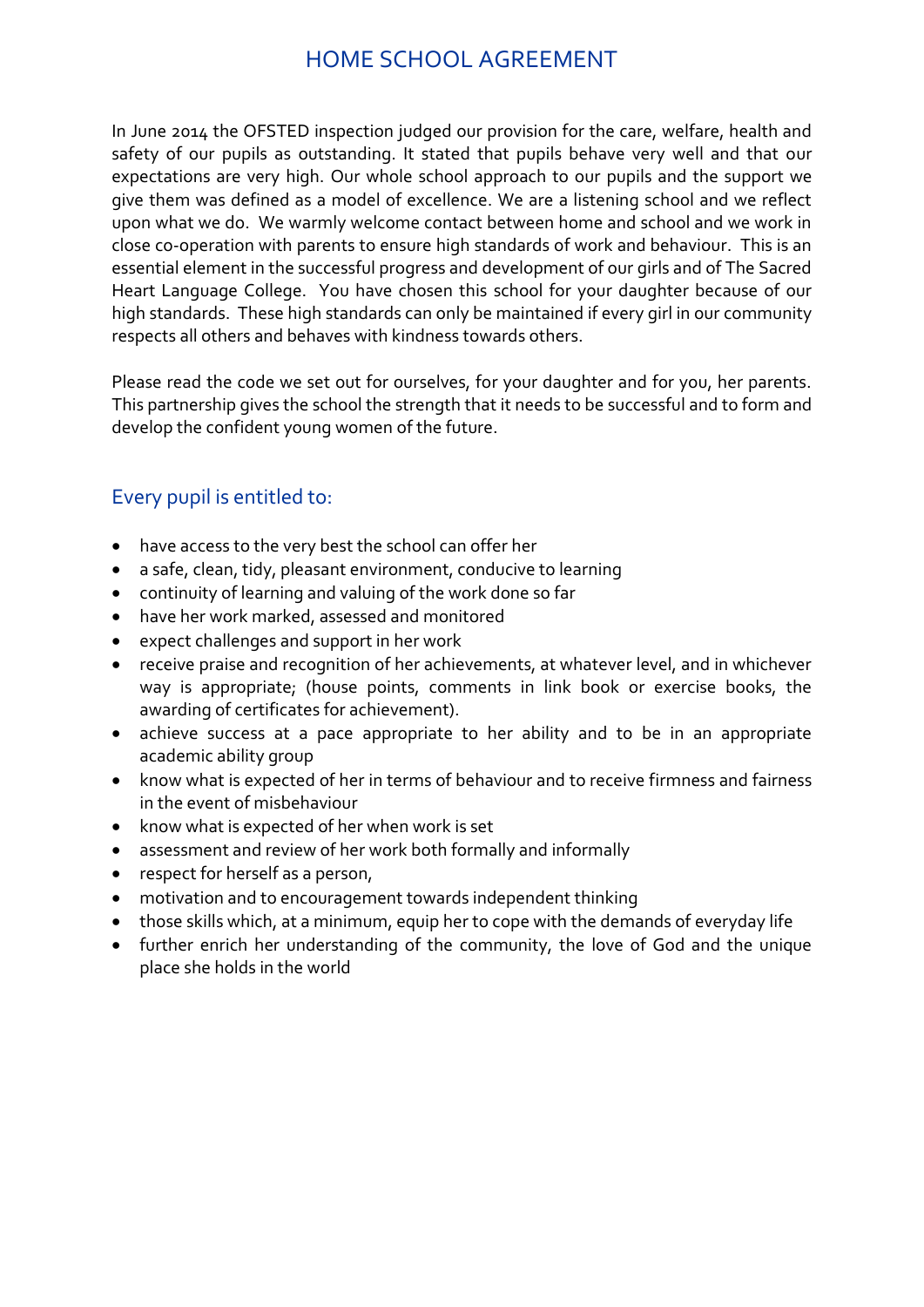#### All parents are entitled to:

- expect all of the above to apply to their daughter
- expect the school to reward and acknowledge good work
- regular information from the school concerning their daughter's work and behaviour
- be informed of attendance and punctuality issues, through the link book, or by letter / email / telephone
- information about their daughter's ability group, test results, assessment levels and, in Year 11, the tier of exam entry
- an acknowledgement, within three days, of a letter / email / telephone call and a full response as soon as is possible thereafter
- meet with the Head of Year or appropriate member of the Senior Leadership Team, by appointment, if a letter / telephone call cannot resolve a query / situation

### The School is entitled to:

- expect your daughter to respect every member of our school community
- expect your daughter to treat all members of our community, particularly other pupils, kindly
- expect your daughter to work and behave in class as directed by her teachers
- expect your daughter to do the homework set
- impose sanctions, according to school guidelines, for unacceptable work or behaviour
- support from parents in monitoring homework
- an acknowledgement from parents of communication sent via the link book, letter, email or telephone
- request a meeting with a parent if circumstances dictate
- expect parents to support the ethos and the work of the school in ensuring their daughter does her very best in every situation
- expect parents to take their full part in responsibility for ensuring their daughter arrives at school on time and ready to learn
- expect parents to take full responsibility for their daughter's behaviour outside school hours and to recognise that the school's focus is on work and behaviour inside school hours
- respect and an appropriate response from all parents in their contact with the school

#### This means that, as a school, we:

- expect your daughter to conform to the expectations defined in the Behaviour for Learning Policy, in keeping with the standards and example of this very fine Catholic school
- expect to work with parents in a genuine partnership to help their daughter come to a deeper understanding of Christ.